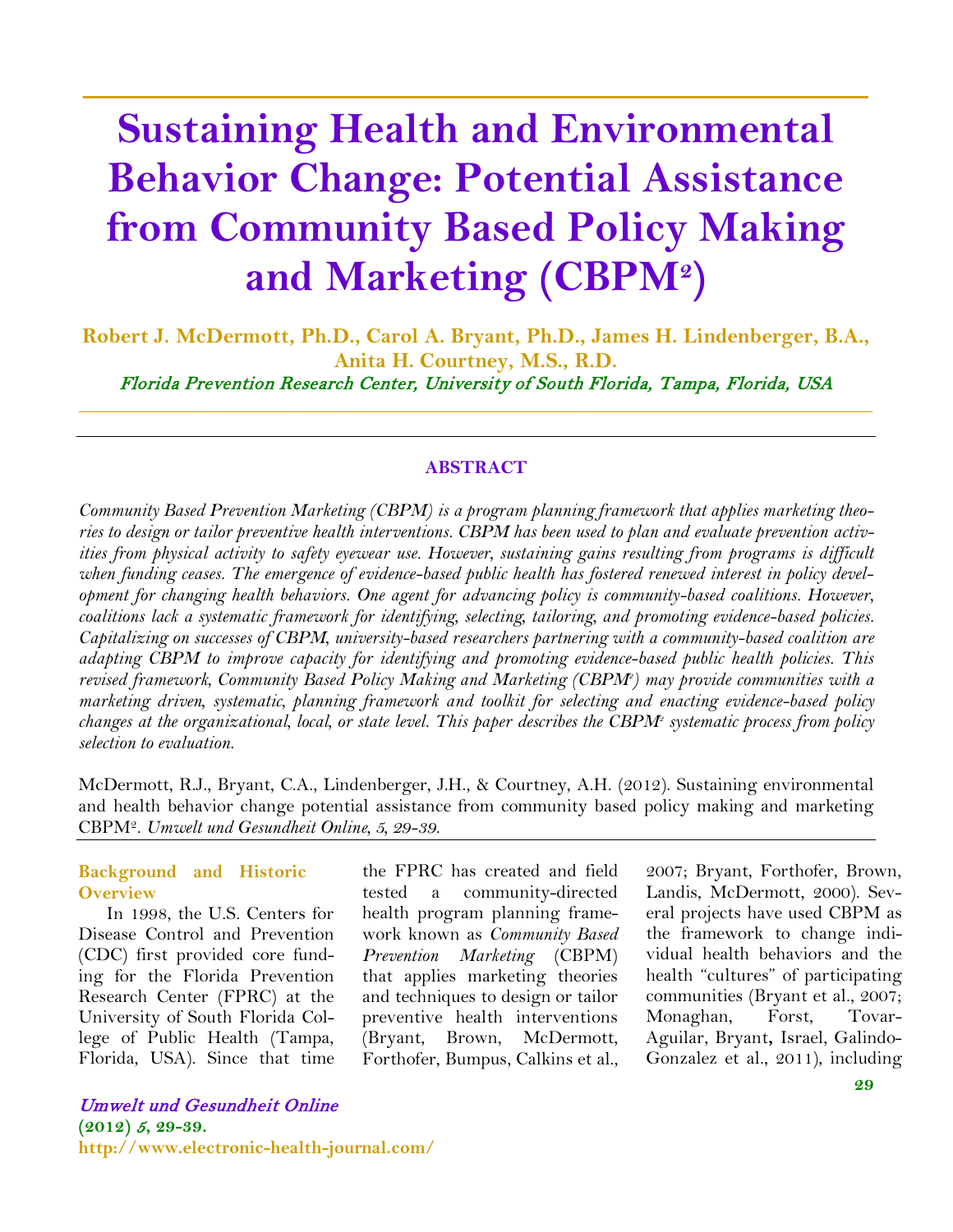work emanating from other institutions (Burroughs, Peck, Sharpe, Granner, Bryant, & Fields, 2006). The hallmarks of CBPM include community participation, community ownership, and community empowerment. With CBPM, marketing is the organizing framework that guides program planning, implementation, and evaluation. Moreover, community action boards or coalitions work with academic partners to learn about marketing techniques and use them to target specific health behaviors and audiences, carry out pertinent audience research, and interpret the results to design, implement, and evaluate strategic marketing plans for promoting health and preventing disease. CBPM has been used to prevent the initiation of youth smoking and drinking (Ellison, Forthofer, Zapata, Nearns, Curran, Calkins et al., 2009; Bryant et al., 2007; Bryant et al., 2000), to promote physical activity among African American women (Burroughs et al., 2006) and among "tweens" – i.e., youth 9-13 years old who are moving from childhood into adolescence (Alfonso, Thompson, McDermott, Bryant, Courtney, Jones, et al. 2007; Bryant, Courtney, McDermott, Alfonso, Baldwin, Nickelson et al., 2010; McDermott, Davis, Bryant, Courtney, & Alfonso, 2010; Nickelson, Alfonso, McDermott, Bryant, & Baldwin, 2011), and to increase use of safety eyewear among farm workers (harvesters) in the citrus industry (Luque, Monaghan, Contreras, August, Baldwin, Bryant et al., 2007; Monaghan, Forst, McDermott, Bryant, Luque, & Contreras,

2011; Monaghan, Forst, Tovar-Aguilar, Bryant**,** Israel, Galindo-Gonzalez et al., 2011).9-11

Despite the fact that numerous program planning models have been introduced for health promotion during the last three decades or so, with many having successfully changed health behaviors and favorably influenced chronic disease risks (McDermott, Baldwin, Bryant, & De-Bate, 2010), sustaining these interventions so that accrued health status gains are maintained when funding decreases or disappears is an ongoing concern for public health officials (Bracht, Finnegan, Rissel, Weisbrod, Gleason, Corbett et al., 1994; Schwartz, Smith, Speers, Dusenbury, Bright, Hedlund et al., 1993).

#### **Changing the Emphasis from Health Programs to Health Policy: An Example with Obesity**

At the population level, moving from a programming mode to a policy mode may be both wise and fiscally more efficient for a number of reasons. In the case of combating the obesity epidemic that has affected much of the developed world, effective health policies significantly impact the public's health (Faith, Fontaine, Baskin, & Allison, 2007; Frieden, Dietz, & Collins, 2010). Obesity policies can alter the physical and social environments to make engaging in physical activity and choosing more healthful food options more accessible as well as more

**30** normative. Policy enactment can have lasting impact with less need for recurring funds (Mello, Studdert, & Brennan, 2006). In the United States, some funding agencies (e.g., the Robert Wood Johnson Foundation) have shifted their funding agenda from *program development* to *policy change* (Ottoson, Green, Beery, Senter, Cahill, Pearson et al., 2009), a redirection that reflects the belief that policy change can be sustained longer and impact a greater proportion of the population than can health programs that prioritize behavior change at the level of the individual (Brownson, Haire-Joshu, & Luke, 2006). Consequently, there is now an evolving interest in policy development as an ''upstream determinant'' for health behavior that can be maintained longer and have a more sustained effect than programs targeting individual behavior change (Jilcott, Ammerman, & Sommers, 2007). Worldwide, public health policies include laws, regulations, written standards, and other rules that restrict or guide behavior to improve population-based health (Jilcott et al., 2007; Schmid, Pratt, & Howze, 1995). One reason for this evolving interest in policy development is the emergence of evidence-based public health (Brownson, Baker, Leet, & Gillespie, 2002) and increasing experience with social-ecological approaches to health behavior change that include interventions at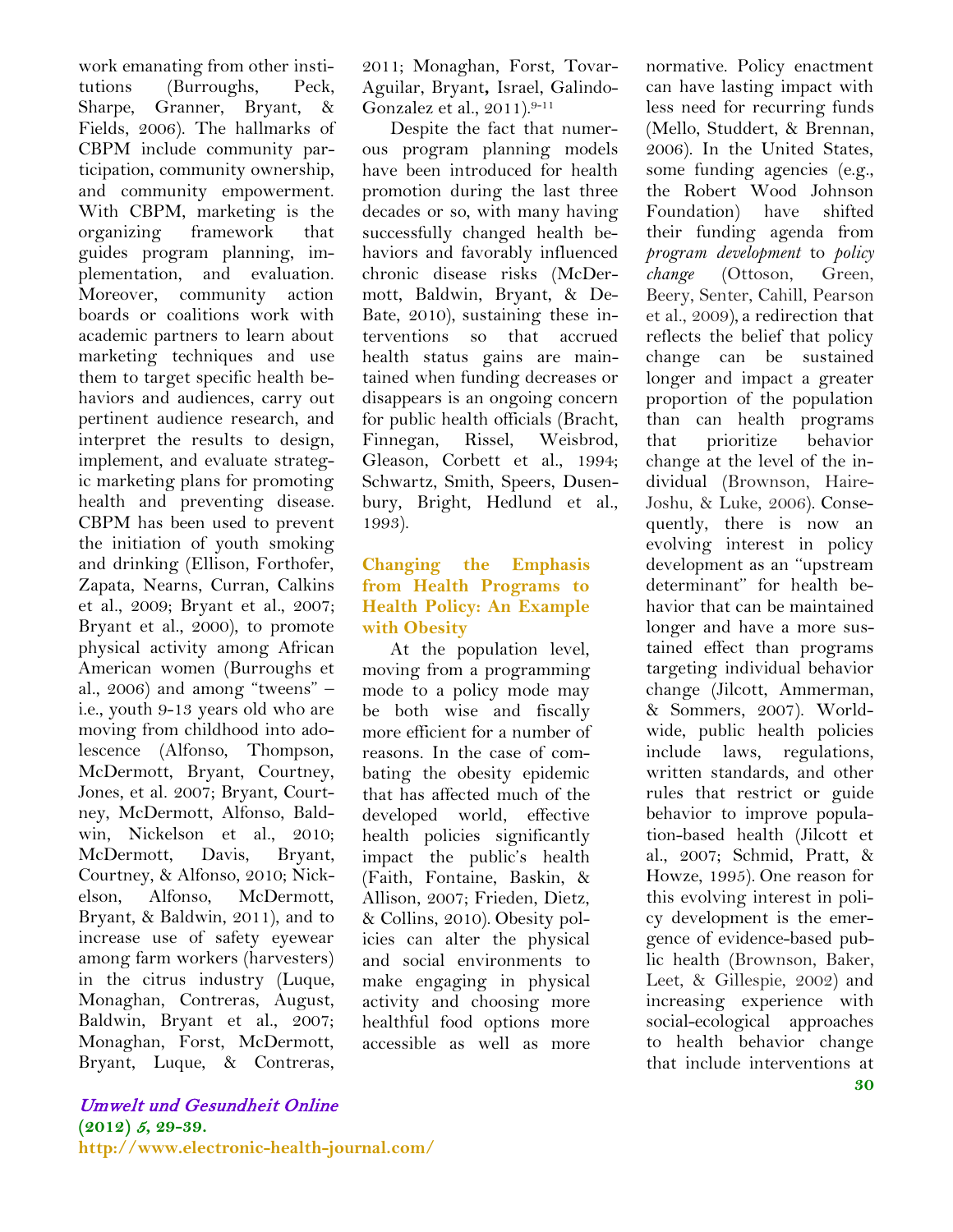the individual, family, school, worksite, and community levels and involve both politics and multiple change strategies (McLeroy, Bibeau, Steckler, & Glanz, 1988).

Leading authorities agree that policy change is more effective than behavior change interventions alone (Brownson, Haire-Joshu, & Luke, 2006; Brownson, Royer, Ewing, & McBride, 2006; Frieden et al., 2010; Mensah, Goodman, Zaza, Moulton, Kocher, Dietz et al., 2004). Mello et al. (2006) remind us that some of the most important public health achievements in the United States came about from such things as legislation, a more acutely focused regulatory environment, and legal challenges in the justice system (e.g., reduced rates of smoking, better motor vehicle safety, and improved vaccination rates). As noted earlier, when effective policies are enacted and enforced consistently, they can be maintained for longer periods of time and with less funding than that required to maintain programs (Mello et al., 2006). An important consideration is that community action groups have more access to the kind of human resources that monitor and sustain policy change than to the financial resources required to sustain (and sometimes, reinvent) programs. Although health programs are designed to change individual behavior, policy enactment not only can impact large segments of the

population (Brownson, Haire-Joshu, & Luke, 2006), it also can affect health outcomes (Brownson, Seiler, & Eyler, 2010; Institute of Medicine, 1988).

The CDC's *Measures Project* (Khan, Sobush, Keener, Goodman, Lowry, Kakietek et al., 2009) report offers 24 environmental or policy level strategies for communities to use in combating the obesity epidemic based on five criteria: *reach*, *mutability*, *transferability*, *potential effect size*, and *sustainability*. Unfortunately, ways and means for communities to employ these evidence-based strategies, and translate them for local adoption, are more obscure. Jilcott et al. (2007) write that a public health priority needs to be the development of tools or systems to guide policy priorities.

#### **Community Action Boards Lack Skills for Advocating Policy Enactment**

The community action board or coalition is an important agent for advancing policy change. (NOTE: In this paper, the terms "community action board," "coalition," "community board," and "community group" are used interchangeably to refer to a group of people representing various organizations or interested individuals in a community that have a common goal to support or advocate for a particular policy action). The literature demonstrates how

coalitions have successfully undertaken such problems as alcohol, tobacco, and other drug use (Butterfoss, Goodman, & Wandersman, 1993; Hallfors, Cho, Livert, & Kadushin, 2002; Wandersman & Florin, 2003). The resurgent interest in policy implementation notwithstanding, coalitions have had variable success in effecting health policy change at state and local venues (Butterfoss et al., 1993; Hallfors et al., 2002; Wandersman & Florin, 2003). These mixed results may be a consequence of their lacking a systematic approach or framework for selecting and tailoring evidence-based policies that could produce more favorable policy enactment results. Furthermore, such community action boards usually have no formal training to identify, select, tailor, or promoting evidence-based policies (Snell-Johns, Imm, Wandersman, & Claypool, 2003). Access to the evidence base itself may be lacking, resulting in frequent "reinvention of the wheel." Although policy transfer across settings, populations, and times may not be perfect, a policy that succeeds in California may, with a certain amount of tinkering, also work in Florida if local proponents wisely examine the tactics that led to success in California. However, because such policy transfer is rare, among many action groups, policy analysis takes on a daunting appearance and appears too challenging to at-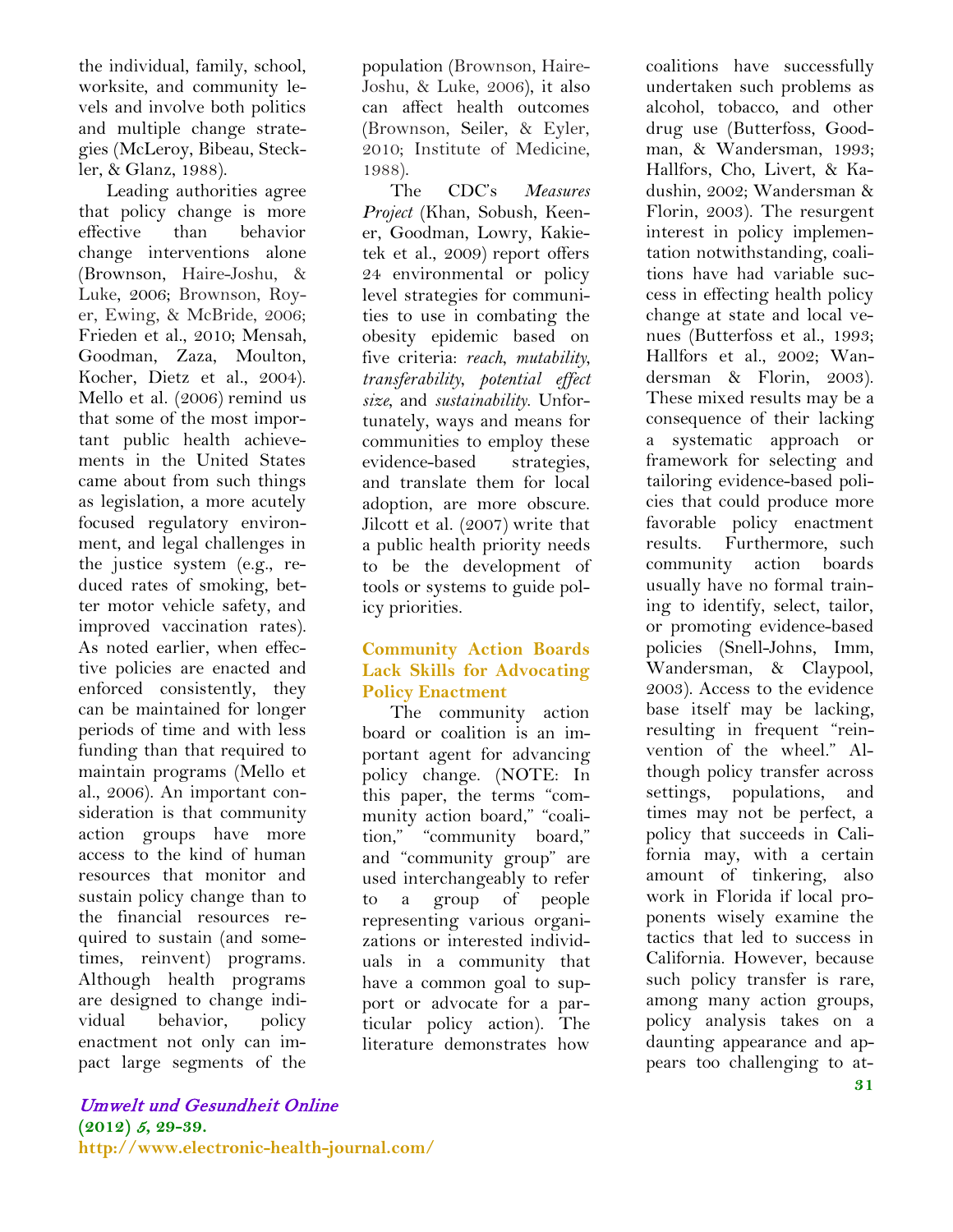tempt. In addition, even when coalitions successfully involve themselves in policy development that results in enactment, few have the know-how or experience to monitor their efforts, track the policy's impact, or disseminate results that further support the evidence base and accelerate the research-topolicy/practice time clock (Brownson, Seiler, & Eyler, 2010).

#### **A Mechanism for Moving from Program to Policy for Promoting Health Behavior Change**

Since 2009, the FPRC has been adapting CBPM to enhance community coalitions' capacity to select, tailor, promote, monitor, and evaluate evidence-based policies in the realm of public health. The modified framework, *Community Based Policy Making and Marketing* (CBPM2), provides community action groups and their academic partners with a framework that is marketing driven, systematic, and planningfocused. Further, in time, it will also provide an Internetbased toolkit to offer advice for selecting and promoting evidence-based policy changes at the organizational, local, or state level. The current demonstration project involving CBPM2 targets policies about obesity prevention. Nevertheless, the CBPM2 framework and training materials are expected to be sufficiently "flexible" to assist the needs of diverse communities that must address a challenging array of public health problems. Therefore, although the frame of reference in the present tense is obesity prevention, the relevant action research being conducted intends to aim for developing a framework and communitybased process for that can be applied to translating *any* evidence-based health policy and tailor it for local application.

The increase in overweight and obesity in the United States, as well as in developed countries globally, has been incremental over three or more decades. Metaphorically speaking, it may be akin to bathing in a tub of water in which the temperature is rising by only a degree or two per hour over an extended period of time. At some point you know you have to scream from the burning pain but just when the scream occurs is unclear. Although some evidence of the obesity trend began to emerge some years ago, public health policymakers were slow to react or "scream" as it were. Lang and Rayner (2007) note that obesity prevention is a topic that illustrates what they call "policy cacophony." To bring order to prevention efforts, they call for a new framework that improves obesity prevention policy advocacy initiatives by: *taking a systems approach*; *reshaping the behavioral, social* 

*and cultural environments in which diet and physical activity occur*; *focusing on long-term strategy*; *reformulating the rules of the government and markets*; *establishing obesity prevention as a norm*; and *crafting policy strategies that engage organizations and people across sectors and agencies in advocacy*.

### **CBPM2 : A New Conceptual Approach**

To meet community groups' requirement for a systematic planning framework and toolkit with which to translate evidence-based policies to practice, the working iteration of CBPM2 is a community-driven planning process that blends elements of *social marketing*, *behavioral economics*, and *public health advocacy* skills to enhance coalitions' capacity to promote policy change at the organizational, local community, and state levels. Andreasen (1995) defines *social marketing* as "…the application of commercial marketing technologies to the analysis, planning, execution, and evaluation of programs designed to influence the voluntary behavior of target audiences in order to improve their personal welfare and that of their society" (p. 2). Mullainathan and Thaler (2001, p. 1) define *behavioral economics* as "the combination of psychology and economics that investigates what happens in markets in which some of the agents display human limitations and com-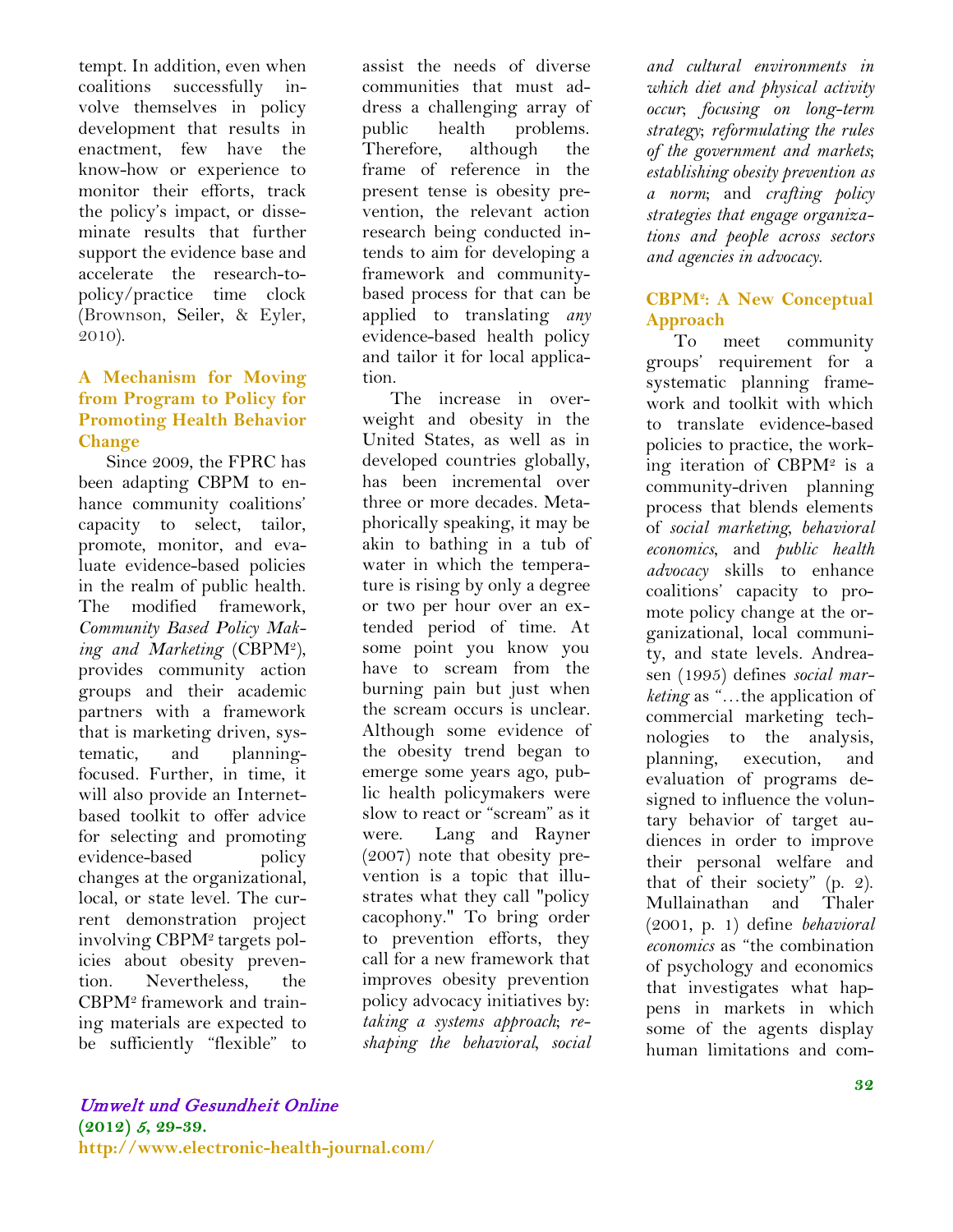plications" (p. 1). Finally, the North Carolina Public Health Academy defines *public health advocacy* as: "the primary tool for effectively communicating with local officials, media and the public about important public health issues in your community. It is the process that assists public health professionals in overcoming barriers and opposition against public health goals." Moreover the goal of any advocacy initiative is to increase the abilities and willingness of communities to actively participate in identifying important health issues and developing and implementing strategies to best meet these health needs (Wallack, Dorfman, Jernigan, & Themba, 1993).

With CBPM2 members of a community board not only select the policies they want to promote, but also learn new research and strategic techniques for gaining insights into factors that influence how policy beneficiaries, stakeholders, and decision makers view and make decisions about policy. These insights enable community groups to modify policy elements and frame issues to build common ground, optimize support, and influence decision makers. CBPM2 gives community groups practical planning tools (analysis scenarios and exercises, links to Web-based tools, and other resources) to guide them in strategy development, advocacy, and implementation monitoring.

 The CBPM2 process is expected to work best when a coalition partners with researchers who can: (1) *assist in the identification and interpretation of the evidence base*; (2) *provide professionally prepared personnel for conducting community surveys or other data collection tasks;* (3) *assist in collating or interpreting data*; and (4) *contribute to the advancement of participatory action research*. These researchers may come from institutions of higher education with research expertise, or professional research firms.

 The working iteration of  $CBPM<sup>2</sup>$  is designed for community groups that have completed the initial groundwork involved in organizing a well-functioning body and selecting a priority policy issue (e.g., obesity prevention, tobacco control, motor vehicle safety). For this reason, problem definition activities are relatively focused and limited to policy selection. However, because some coalitions may not have the requisite foundation for using CBPM2, the training program includes a "readiness check sheet" that identifies resources needed to initiate the CBPM2 process. The Web-based program and other training materials also provide coalitions that are just forming with guidance and resources to aid this process, as well as to engage in problem definition and selection. Once coalitions begin the CBPM2 process, training materials direct them to analyze their strengths and weaknesses as well as external opportunities and threats so they can recruit additional members, partners, and other resources that strengthen their cause and increase the probability of success.

 The CBPM2 framework also assumes that a coalition has selected a public health issue for which effective policies have been developed and evaluated. In fact, a primary goal of the CBPM2 framework is to accelerate dissemination of evidence-based policies and the research-topolicy/practice process. A Web-based training program links coalitions to reports and other documents summarizing evidence on a variety of public health problems, and coalitions are discouraged from tackling less-explored problems because primary research needed for this phase of policy analysis can be daunting even to academic researchers (Collins, 2005). Additional time and effort needed to collect and analyze primary data to evaluate alternatives is typically beyond the reach of community coalitions and the necessary protracted timeline for conducting such research defeats the purpose of having a systemat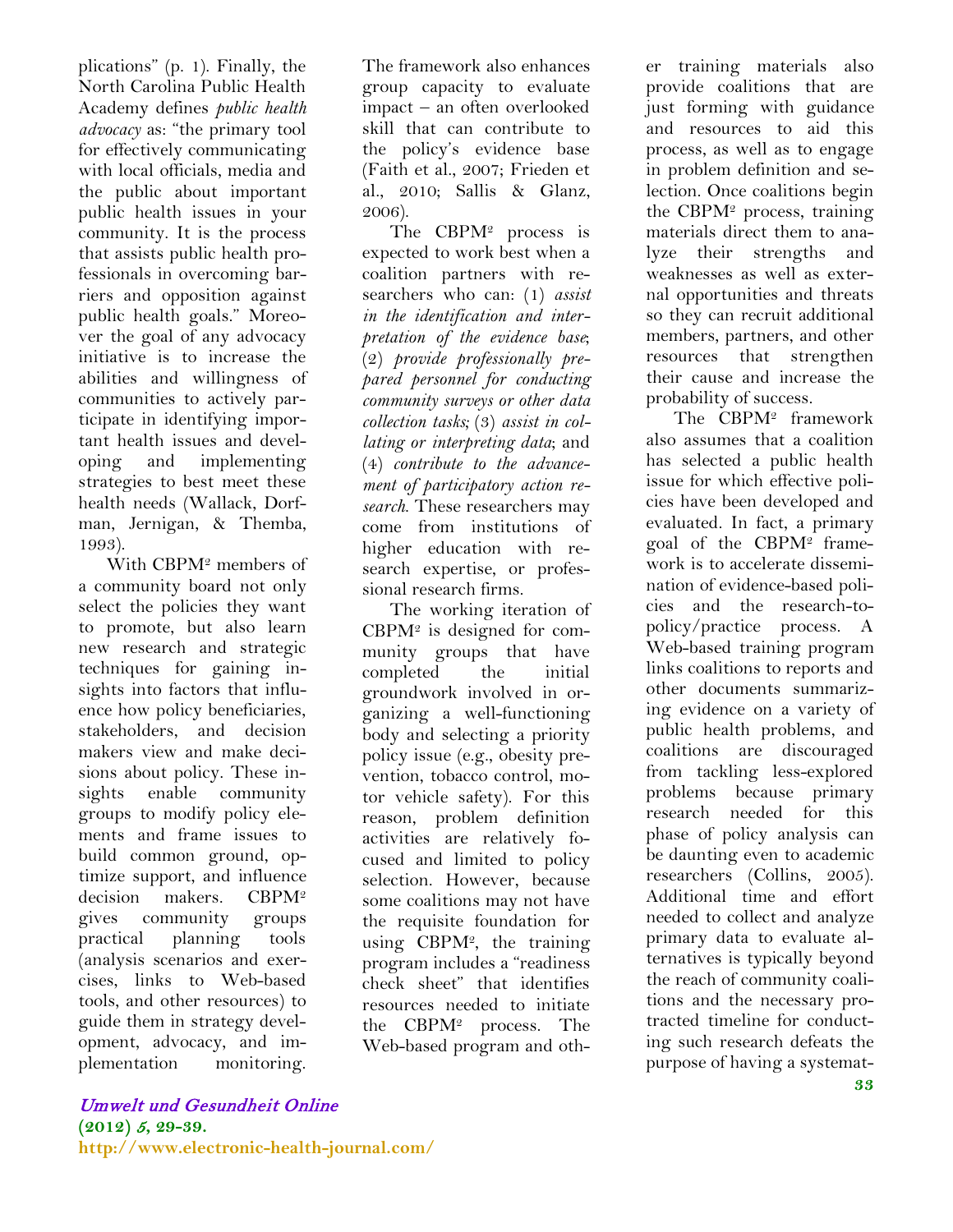ic framework to achieve rapid policy adoption.

 CBPM2 is divided into 3 phases, *Get Ready*; *Get Set*; and *Go*, and includes 8 steps: (1) *create a foundation for success*; (2) *review policy options*; (3) *select a policy to promote*; (4) *identify priority audiences among beneficiaries, stakeholders, decision-makers*; (5) *conduct formative research with priority audiences*; (6) *develop a marketing plan for promoting the policy*; (7) *advocate for policy adoption*; and (8) *monitor policy implementation and evaluate impact*. Further details of these steps appear below.

 CBPM2 combines many of the current streams of thought and action in public health.: a social-ecological perspective on change (individuals, families, community systems/coalitions, organizations, built environment and policy); an evidence-based approach to mobilize people into strategically focused actions through the application of social marketing principles; and evidence-based policies and behavioral economics principles to tailor relevant and feasible policy development at appropriate levels.

The activities undertaken build upon and extend a number of strands of research in obesity prevention, policy development and evaluation, and coalition action for policy implementation that complement other work being done around the United States. In particular, CBPM2

addresses the call by Sallis and Glanz (2006) for research to "improve the understanding of policy change processes of greatest relevance to youth physical activity, eating, and obesity." It also adds to the evidence base for teaching community groups how to monitor progress and assess impact (Faith et al., 2006; Frieden et al., 2010). By using Webbased and other technologies to augment coalition support efforts, this work also can scale up to meet the emerging needs of funders that want to capitalize on the wisdom and power of local coalitions and the sustainability of policy-advocacy. The objective is to create a researchbased set of strategies that can be used by communities to address obesity prevention policy. Moreover, the training program is designed to equip coalitions working on a variety of public health topics, for which evidence-based policies have been identified, and to use the CBPM2 framework to guide policy analysis and advocacy activities.

#### **Specifics of the CBPM2 Framework**

 By evaluating the CBPM2 framework, the research-topolicy/practice gap can be narrowed, thereby helping coalitions select, modify, monitor, and evaluate evidence-based policies. This approach addresses previously noted barriers to disseminating evidence-based policies, including the lack of: (1) *criteria for systematically selecting and tailoring evidence-based policies*; (2) *effective advocacy skills*; (3) *systematic methods for monitoring and evaluating policies following implementation* (Association of State and Territorial Directors of Health Promotion and Public Health Education, 2001; Jilcott et al., 2007). This approach also improves dissemination of policy evaluation results that enables other communities and policy analysts to assess their political feasibility and impact (Brescoll, Kersh, & Brownell, 2008; Brownson, seiler, & Eyler, 2010). CBP $M^2$  is a systematic process presented in 8 steps where each step directs the group's attention to key questions. A summary of the purpose of each of the 8 steps follows.

## Phase One: Get Ready

Step 1: *How can we create the foundation for success?* This step provides the community board with an overview of the CBPM2 process and its underlying marketing principles. It is designed to help the coalition assess its readiness to apply the framework. By the end of this step, coalition members are familiar with the 8 steps of CBPM2 so as to identify roles and responsibilities they would like to play in the process; decide if they have the resources and commitment to use CBPM2 effectively; and identify addi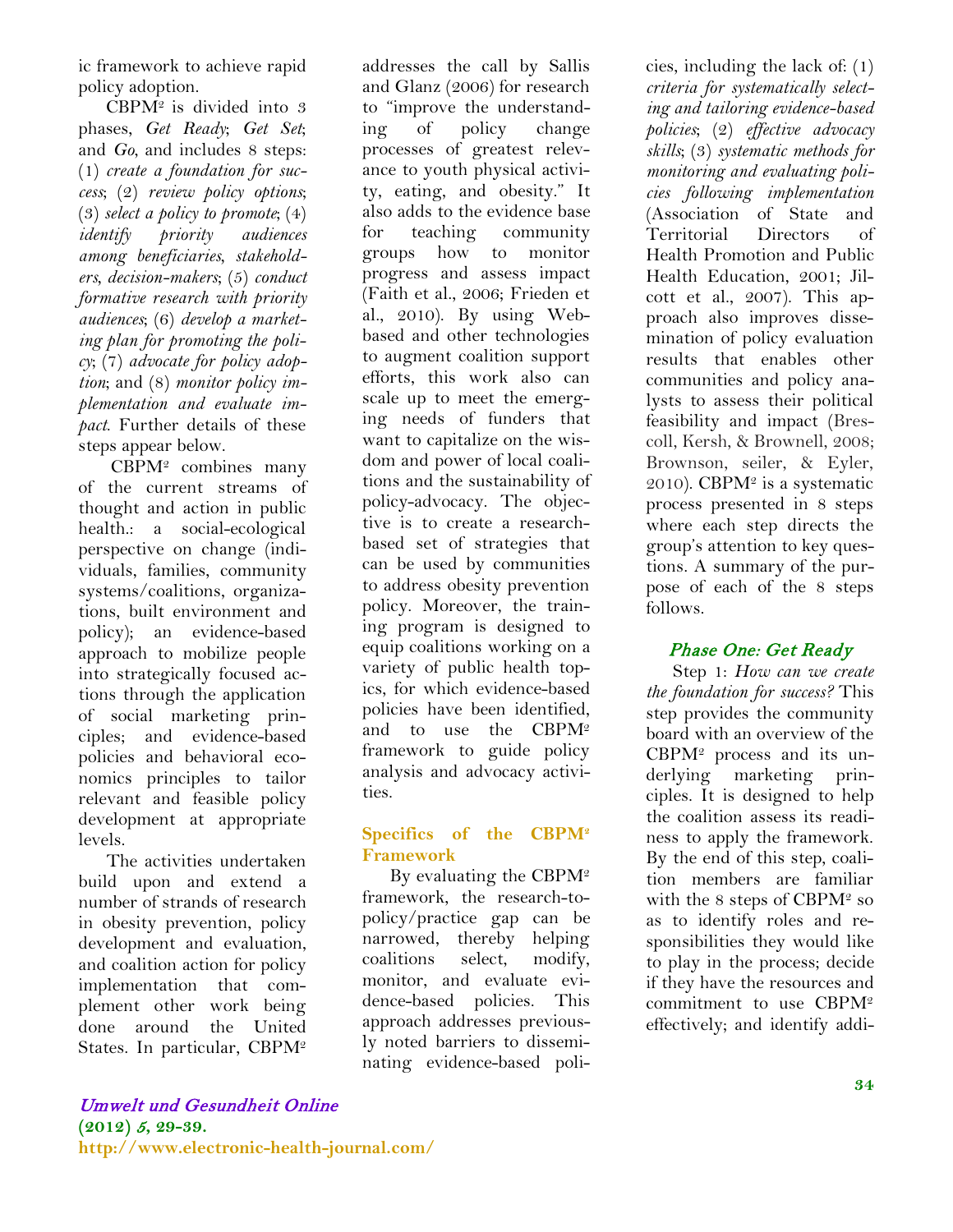tional members and other resources needed for success.

 Step 2: *What should we change?* In this step, the coalition reviews a compilation of evidence-based obesity prevention policies recommended by CDC and/or other organizations and considers the impact they have had on the problem. The facilitator points coalition members to gaps in the marketplace (e.g., lack of access to products or services, environmental constraints), and contextual factors and local priorities that should drive the discussion of evidence-based policies. Using this frame of reference, the coalition reviews the evidence base and eliminates policies it is unwilling or unable to promote. Concluding Step 1, the coalition reduces the policy options to  $\leq 10$ , enabling more thorough analysis in Step 3.

#### Phase Two: Get Set

 Step 3: *Which policy or policies should we promote?* In this step, the coalition assesses the potential "return on investment" of each policy by combining evidence of each policy's relative impact and likelihood of adoption. The coalition uses behavioral economics principles and the evidence base assembled on each policy to weigh its health outcomes or impact with the political feasibility of enacting it in a timely fashion. Concluding Step 3, the coalition selects a priority policy, though in rare instances, it may have resources to promote more than one.

 Step 4: *Which audiences should we give our greatest priority in building support for policy change?* This step provides the coalition with guidance for identifying groups and individuals that will be directly affected by the policy (beneficiaries), have a stake in its outcome (stakeholders), or decide if it is enacted (policy makers). Using the concept of "return on investment" again, members assess the potential impact and responsiveness of segments in each of these audience groups. By the end of the step, the coalition has identified people and organizations that are most likely to support or oppose the proposed policy, and has selected those to whom they will give the greatest priority in their advocacy activities.

 Step 5: *How can we build common ground and gain audience support?* This step generates insights for understanding how priority audiences view the policy issue and finds opportunities to build common ground among beneficiaries, key stakeholders, and decision makers. The coalition develops a plan for selecting and recruiting members of each priority audience for interviews. Some coalition members also are trained to collect data along side of researchers. By the end of this step, the coalition has information needed to modify the policy to optimize

support. The information obtained from these interviews or listening sessions plays a critical role in developing a marketing plan to guide advocacy activities in Step 6.

 Step 6: *How can we make it happen?* This step features the development of an integrated marketing plan to guide advocacy. Coalition members review research findings for each priority audience and use results to make the marketing decisions that comprise an integrated strategic plan. Thus, the coalition creates a positioning statement or "frame" for the policy, uses behavioral economic principles to modify policy elements to optimize support, and identifies the core benefits that the policy should offer priority audiences. Moreover, this strategic plan recommends ways to lower costs and barriers to supporting the policy, suggests spokespersons and partners to engage decision makers and advocates for the policy, and directs agenda-setting tactics and communication guidelines, information channels for communicating with priority audiences, and other promotional activities for garnering support.

#### Phase Three: Go

 Step 7: *Are we following the plan?* During this step, the marketing plan serves as a blueprint for the coalition's advocacy activities. Resources are provided to teach interested coalition members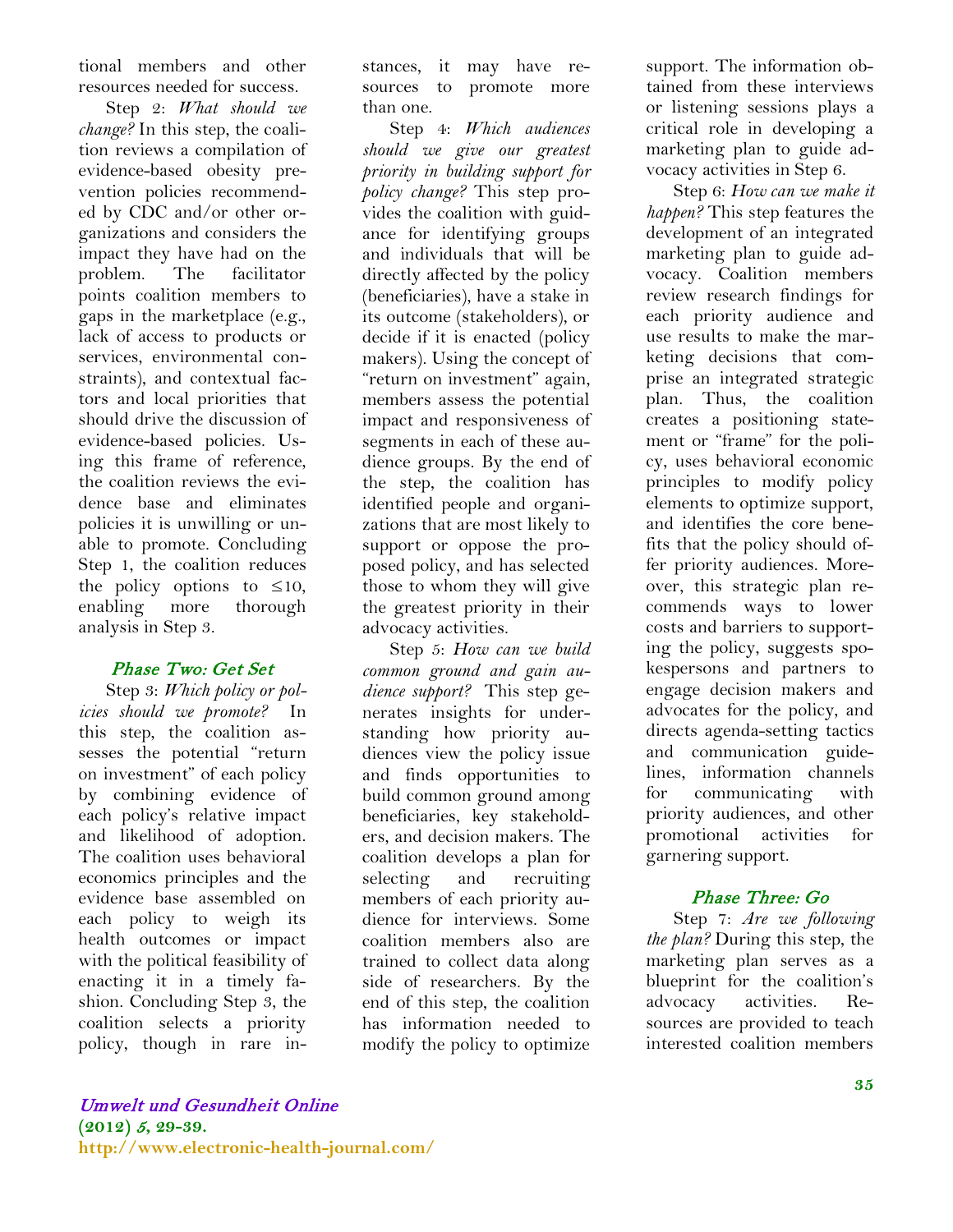the wide variety of skills needed to advocate for policy change. Depending on individual members' level of interest or abilities, they may use training resources in this module to learn how to: lobby or advocate (e.g., create an "elevator speech," meet with decision makers); prepare oped articles, letters to the editor, and policy briefs; deal with the media (e.g., talking points to shape the conversation and provide a consistent message; handle reporters' questions); develop media strategies for getting the issue on an agenda; and create community support for policy change. The coalition also develops a rapid response plan to enable its members to share breaking news, monitor the political context, and make mid-course adjustments as needed. This step continues until the policy is enacted; however, incremental successes (e.g., media coverage, sponsorship by key stakeholders) are celebrated along the way and advocacy strategies may be adjusted to fit the changing political landscape.

 Step 8: *How well is it working?* In this step, the coalition develops a plan for monitoring policy implementation and assessing impact. Coalition members use this plan to monitor how the policy is implemented, and use results to identify the need for mid-course activities to ensure fidelity with the original policy goals. The RE-AIM framework is modified

as suggested by Jilcott et al. (2007) for use in evaluating the policy's effects.

#### **Conclusion**

Obesity is a national public health crisis in the United States and for many other developed countries. Stewart, Cutler, and Rosen (2009) have concluded that public health gains made during the latter portion of the 20<sup>th</sup> century in the United States may be lost in the 21st century if the trend toward greater prevalence of overweight and obesity is left unchecked. Communities need tools for taking policy actions that will make environments more hospitable and enabling for persons seeking to reduce their risk of overweight and obesity, and concomitantly, the associated chronic disease conditions. The food and physical activity environments are two such venues to which policy makers can respond. Although the CBPM2 framework still requires much testing and refinement prior to its being scaled up and widely used, its theory and logic are sound. When its beta testing stage has been completed, its potential to reduce the length of the research-to-policy/practice translation and to influence the health status of communities hopefully will be realized.

#### **References**

Alfonso, M.L., Thompson, Z., McDermott, R.J., Bryant, C.A., Courtney, A.H., Jones, J.A. et al. (2011). Kentucky's

VERBTM Summer Scorecard: change in tweens' vigorous physical activity 2004-2007. *Preventing Chronic Disease*. *8*(5), A104. Retrieved January 10, 2012 from [http://www.cdc.gov/pcd/iss](http://www.cdc.gov/pcd/issues/2011/sep/pdf/10_0173.pdf) [ues/2011/sep/pdf/10\\_0173.p](http://www.cdc.gov/pcd/issues/2011/sep/pdf/10_0173.pdf) [df.](http://www.cdc.gov/pcd/issues/2011/sep/pdf/10_0173.pdf)

Andreasen, A. (1995). *Marketing social change: changing behavior to promote health, social development, and the environment*. San Francisco: Jossey-Bass.

Association of State and Territorial Directors of Health Promotion and Public Health Education (ASTDHPPHE). (2001). *Policy and environmental change: new directions for public health*. Atlanta GA: ASTDHPPHE, CDC.

Bell-Ellison, B.A., Forthofer, M.S., Zapata, L.B., Nearns, J.L., Curran, K.T., Calkins, S.A. et al. (2009). Theater-as-education: a demonstration project to discourage alcohol and tobacco use by middle school youth. *Middle School Journal*, *41*(1), 11- 19.

Bracht, N., Finnegan, J., Rissel, C., Weisbrod, R., Gleason, J., Corbett, J., et al. (1994). Community ownership and program continuation following a health demonstration project. *Health Education Research*, *9*(2), 243- 255.

Brescoll, V., Kersh, R., & Brownell KD. (2008). Assessing the feasibility and impact of federal childhood obesity policies. *Annals of the Ameri-*

# Umwelt und Gesundheit Online

**(2012)** <sup>5</sup>**, 29-39. http://www.electronic-health-journal.com/**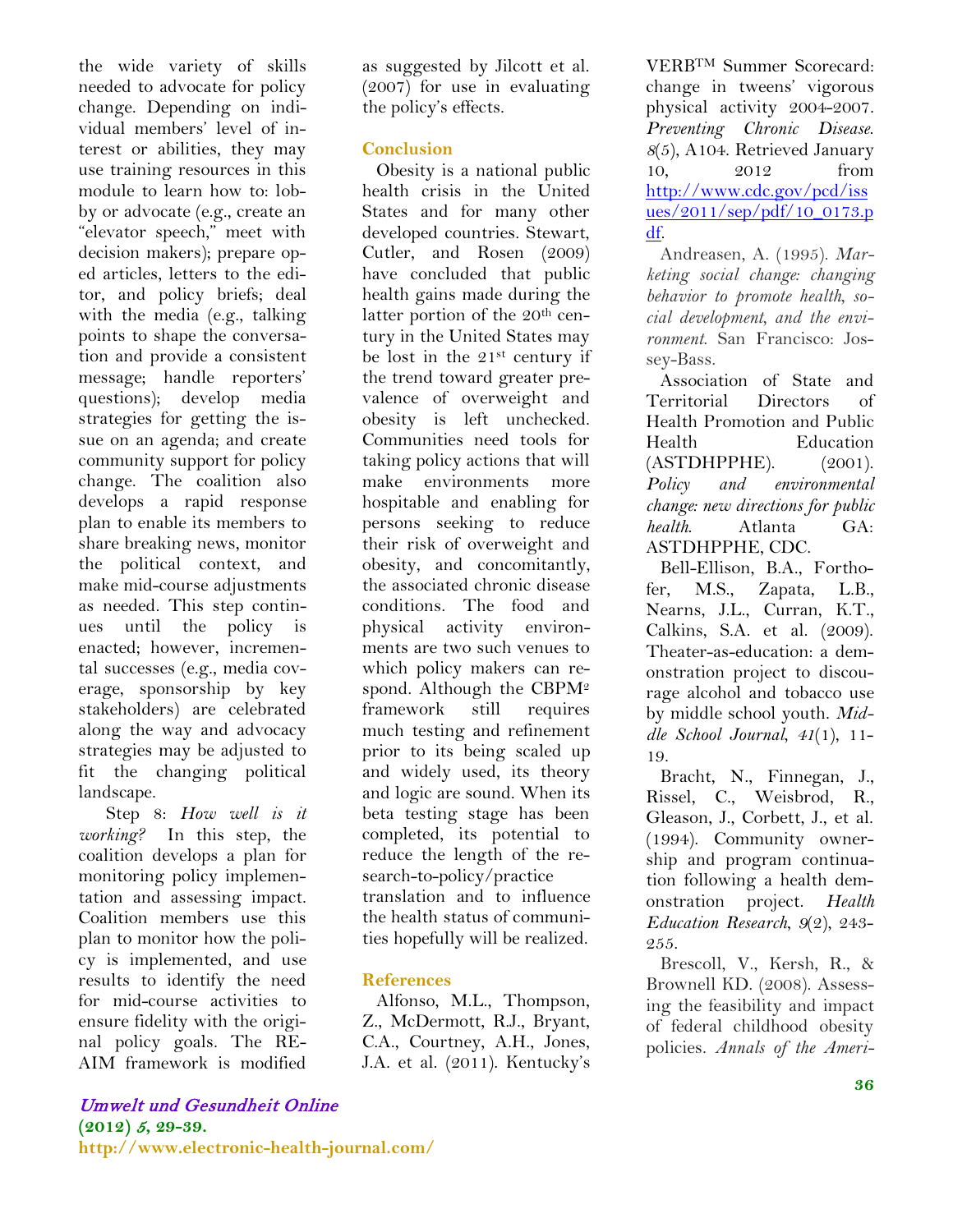*can Academy of Political and Social Science*. *615*(1), 178- 194.

Brownson, R.C., Baker, E.A., Leet, T.L., & Gillespie KN. eds. (2002). *Evidencebased public health*. New York: Oxford University Press.

Brownson, R.C., Royer, C., Ewing, R., & McBride, T. (2006). Researchers and policymakers: travelers in parallel universes. *American Journal of Preventive Medicine*. *30*(2), 164-172.

Brownson, R., Haire-Joshu, D., & Luke, D.A. (2006) Shaping the context of health: a review of environmental and policy approaches in the prevention of chronic diseases. *Annual Review of Public Health, 27*, 341-370.

Brownson, R.C., Seiler, R., & Eyler, A.A. (2010). Measuring the impact of public health policy. *Preventing Chronic Disease*. *7*(4), A77. Retrieved January 10, 2012 from

[http://www.cdc.gov/pcd/iss](http://www.cdc.gov/pcd/issues/2010/jul/09_0249.htm) [ues/2010/jul/09\\_0249.htm.](http://www.cdc.gov/pcd/issues/2010/jul/09_0249.htm)

Bryant, C.A., Brown, K., McDermott. R.J., Forthofer, M.S., Bumpus, E.C., Calkins, S.A., et al. (2007). Community-based prevention marketing: a framework for facilitating health behavior change. *Health Promotion Practice*, *8*(2), 154-163.

Bryant, C.A., Courtney, A.H., McDermott, R.J., Alfonso, M.L., Baldwin, J.A., Nickelson, J.E., et al. (2010). Promoting physical activity among youth through community-based prevention

marketing. *Journal of School Health*, *80*(5), 214-224.

Bryant, C.A., Forthofer, M., Brown, K., Landis, D., & McDermott, R.J. (2000). Community-based prevention marketing: the next steps in disseminating behavior change. *American Journal of Health Behavior*. *24*(1), 61-68.

Burroughs, E., Peck, L., Sharpe, P., Granner, M., Bryant, C., & Fields, R. (2006). Using focus groups in the consumer research of a social marketing program to promote moderate intensity physical activity. *Preventing Chronic Disease*, *3*(1), A08. Retrieved January 10, 2012 from

[URL:http://www.cdc.gov/pc](http://www.cdc.gov/pcd/issues/2006/jan/05_0093.htm) [d/issues/2006/jan/05\\_0093.](http://www.cdc.gov/pcd/issues/2006/jan/05_0093.htm) [htm.](http://www.cdc.gov/pcd/issues/2006/jan/05_0093.htm)

Butterfoss, F., Goodman, R., & Wandersman, A. (1993). Community coalitions for prevention and health promotion. *Health Education Research*, *8(*3), 315-330.

Collins, T. (2005). Health policy analysis: a simple tool for policy makers. *Public Health*, *119*(3), 192-196.

Faith, M., Fontaine, K., Baskin, M., & Allison, D. (2007). Toward the reduction of population obesity: macrolevel environmental approaches to the problems of food, eating, and obesity. *Psychological Bulletin*, *133*(2), 205-226.

Frieden, T., Dietz, W., & Collins, J. (2010). Reducing childhood obesity through policy change: acting now to

prevent obesity. *Health Aff*airs, *29*(3), 357-363.

Hallfors, D., Cho, S., Livert, D., & Kadushin, C. (2002). Fighting back against substance abuse: are community coalitions winning? *American Journal of Preventive* Medicine, *23*(4), 237-245.

Institute of Medicine. (1998). *The future of public health*. Washington DC: National Academy Press.

Jilcott, S., Ammerman, A., & Sommers, J. (2007). Applying the RE-AIM framework to assess the public health impact of policy change. *Annals of Behavioral Medicine*, 2007, *34*(2), 105-114.

Khan, L.K., Sobush, K., Keener, D., Goodman, K., Lowry, A., Kakietek, J., et al. (2009). Recommended community strategies and measurements to prevent obesity in the United States. *Morbidity & Mortality Weekly Report Recommendations and Reports*. *58*(RR-7), 1-26

Lang, T., & Rayner, G. (2007). Overcoming policy cacophony on obesity: an ecological public health framework for policymakers. *Obesity Review*, *8*(s1):165–181. Retrieved January 10, 2012 from

[http://www3.interscience.wil](http://www3.interscience.wiley.com/cgi-bin/fulltext/117981406/PDFSTART) [ey.com/cgi-](http://www3.interscience.wiley.com/cgi-bin/fulltext/117981406/PDFSTART)

[bin/fulltext/117981406/PD](http://www3.interscience.wiley.com/cgi-bin/fulltext/117981406/PDFSTART) [FSTART.](http://www3.interscience.wiley.com/cgi-bin/fulltext/117981406/PDFSTART)

Luque, J.S., Monaghan, P., Contreras, R.B., August, E., Baldwin, J.A., Bryant, C.A. et al. (2007). Implementation evaluation of a culturally competent eye injury preven-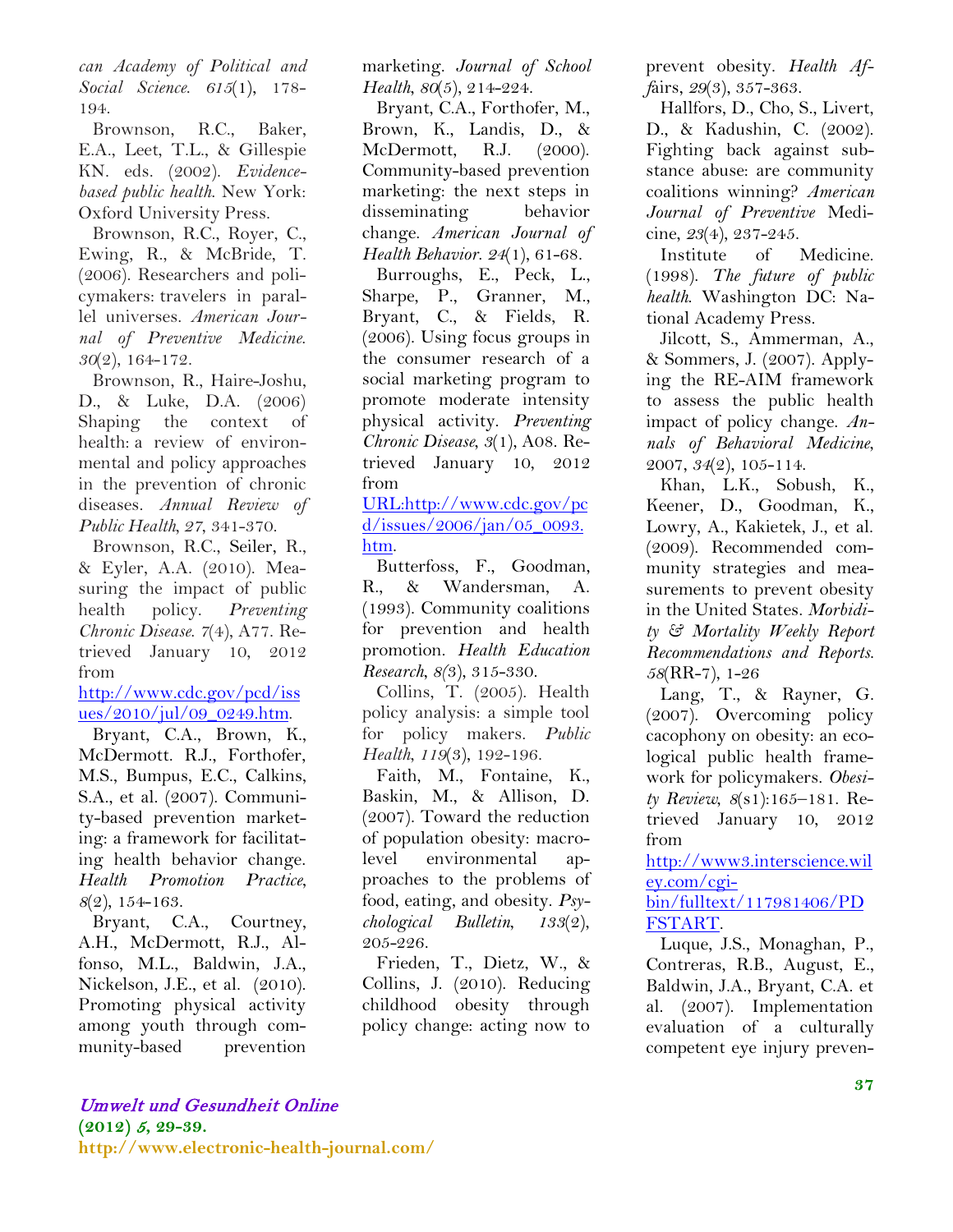tion program for citrus workers in a Florida migrant community. *Progress in Community Health Partnerships*. *1*(4), 359-369.

McDermott, R.J., Baldwin, J.A., Bryant, C.A., & DeBate, R.D. (2010). Intervention methods for chronic disease control. In: Remington, P.L., Brownson, R.C., & Wegner, M. (eds.), *Chronic disease epidemiology and control* (3rd ed.). Washington DC: American Public Health Association, pp. 59-93.

McDermott, R.J., Davis, J.L., Bryant, C.A., Courtney, A.H., & Alfonso, M.L. (2010). Increasing physical activity levels in children 8 to 12 years old: experiences with VERBTM Summer Scorecard. *Perceptual & Motor Skills, 111*(1), 1-9.

McLeroy, K.R., Bibeau, D., Steckler, A., & Glanz, K. (1988). An ecological perspective on health promotion programs. *Health Education Quarterly*, *15*(4), 351-377.

Mello, M.M., Studdert, D.M., & Brennan, T.A. (2006). Obesity - the new frontier of public health law. *New England Journal of Medicine*. *354*(24), 2601-2610.

Mensah, G.A., Goodman, R.A., Zaza, S., Moulton, A.D., Kocher, P.L., Dietz, W.H. et al. (2004). Law as a tool for preventing chronic diseases: expanding the spectrum of effective public health strategies (part 2). *Preventing Chronic Disease*, *1*(2). Retrieved January 10, 2012 from

[http://www.cdc.gov/pcd/iss](http://www.cdc.gov/pcd/issues/2004/apr/04_0009.htm) [ues/2004/apr/04\\_0009.htm.](http://www.cdc.gov/pcd/issues/2004/apr/04_0009.htm)

Monaghan, P.F., Forst, L.S., McDermott, R.J., Bryant, C.A., Luque, J.S., & Contreras, R.B. (2011). Adoption of safety eyewear among citrus harvesters in rural Florida. *Journal of Immigrant & Minority Health.* [E-pub ahead of print - DOI: 10.1007/s10903-011-9484-3] Monaghan, P.F., Forst, L.S., Tovar-Aguilar, J.A., Bryant, C.A.**,** Israel, G.D., Galindo-Gonzalez, S., et al. (2011) Preventing eye injuries among citrus harvesters: the community health worker model. *American Journal of Public Health*, *101*(12), 2269- 2274.

Mullainathan, S., & Thaler, R. H. (2001). *Behavioral economics*. Retrieved November 28, 2011 from [http://www.economics.harva](http://www.economics.harvard.edu/faculty/mullainathan/files/Encyclopedia.pdf) [rd.edu/faculty/mullainathan/](http://www.economics.harvard.edu/faculty/mullainathan/files/Encyclopedia.pdf) [files/Encyclopedia.pdf.](http://www.economics.harvard.edu/faculty/mullainathan/files/Encyclopedia.pdf)

Nickelson, J.E., Alfonso, M.L., McDermott, R.J., Bryant, C.A., & Baldwin, J.A. (2011). Characteristics of "tween" participants and nonparticipants in VERBTM Summer Scorecard. *Health Education Research*, *26*(2), 225-238.

North Carolina Public Health Academy. (n.d.).Section I: understanding public health advocacy. Retrieved November 28, 2011 from [http://www.ncpublichealthac](http://www.ncpublichealthacademy.org/AdvocacySection-2.pdf) [ademy.org/AdvocacySection-](http://www.ncpublichealthacademy.org/AdvocacySection-2.pdf)[2.pdf.](http://www.ncpublichealthacademy.org/AdvocacySection-2.pdf)

Ottoson, J.M., Green, L.W., Beery, W.L., Senter, S.K., Cahill, C.L., Pearson, D.C. et al. (2009). Policycontribution assessment and field-building analysis of the Robert Wood Johnson Foundation's Active Living Research Program. *American Journal of Preventive Medicine*, *36*(2S), 534-543.

Sallis, J., & Glanz, K. (2006). The role of built environments in physical activity, eating, and obesity in childhood. *The Future of Children*, *16*(1), 89-108.

Schmid, T.L., Pratt, M., & Howze, E. (1995). Policy as intervention: environmental and policy approaches to the prevention of cardiovascular disease. *American Journal of Public Health*, *85*(9), 1207- 1211.

Schwartz, R., Smith, C., Speers, M.A., Dusenbury, L.J., Bright, F., Hedlund, S. et al. (1993). Capacity building and resource needs of state health agencies to implement community-based cardiovascular disease programs. *Journal of Public Health Policy*, *14*(4), 480-494.

Snell-Johns, J., Imm, P., Wandersman, A., & Claypool, J. (2003). Roles assumed by a community coalition when creating environmental and policy-level changes. *Journal of Community Psychology*, *31*(6), 661-670.

Stewart, S.T., Cutler, D.M., & Rosen, A.B. (2009). Forecasting the effects of obesity and smoking on U.S. life expectancy. *New England Jour-*